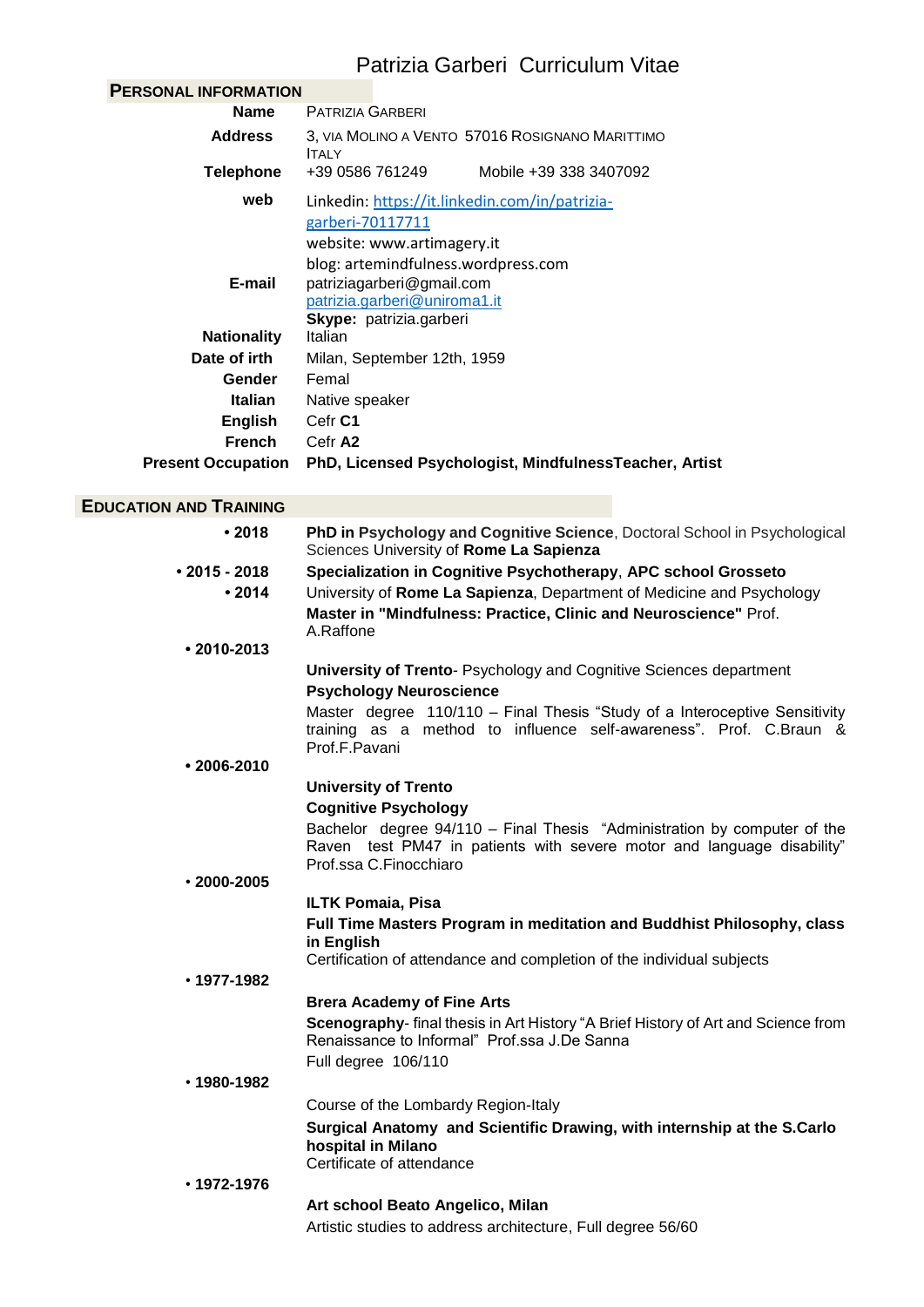| <b>WORK EXPERIENCE Psychology</b> |                                                                                                                                                                                                                                                                                                                                     |
|-----------------------------------|-------------------------------------------------------------------------------------------------------------------------------------------------------------------------------------------------------------------------------------------------------------------------------------------------------------------------------------|
| $\cdot$ 2015- current             | Private practice as psychologist, mindfulness-based interventions,<br>Imagery psychosomatic, neuropsychological assessment and<br>rehabilitation programs.                                                                                                                                                                          |
| $• 2014 - 2018$                   | Independent Research Activities and Artistic activity and exhibition<br>PhD in Psychology and Cognitive Science, Doctoral School in                                                                                                                                                                                                 |
| $\cdot$ 2015-2018                 | Psychological Sciences University of Rome La Sapienza<br>Intership In Psycotherapy, at Azienda Ospedaliero Universitaria Pisana,<br>Neuro-rehabilitation Dep. Cisanello, Pisa "Psychotherapeutic intervention on<br>patients with neurological problems even with mild cognitive impairment that<br>have concurrent mood disorders" |
| •2014                             | Internship in Social Psychology area at DiPSCo University of Trento "Study<br>of Illusions body and personality traits related to social interaction" Tutor<br>Prof.F.Pavani Prof. M.Zampini (690 hours)                                                                                                                            |
| •2013                             | Internship in General Psychology area at DiPSCo UniTn "Study of<br>Interoception relations with Emotions" Tutor Prof.F.Pavani (686 hours)                                                                                                                                                                                           |
| •2010                             | Internship in Neuropsychological area at Auxilium Vitae Volterra (Si)<br>Department of Neurological Rehabilitation and severe brain injury. Tutor. Dr<br>PhD F.Tomaiuolo (5 months)                                                                                                                                                 |
| <b>Since 2006</b>                 | Self employed                                                                                                                                                                                                                                                                                                                       |
|                                   | Private practice of counselling and art therapy                                                                                                                                                                                                                                                                                     |
| 2013                              | Facilitator and counsellor of well-being and stress management                                                                                                                                                                                                                                                                      |
|                                   | Library of Rovereto (Tn)                                                                                                                                                                                                                                                                                                            |
|                                   | Diary of memories for four hands built from couples of grandparents and<br>grandchildren, inspired by art's book<br><b>Teacher and facilitator</b>                                                                                                                                                                                  |
| .2013                             | Meditation, imagery and art therapy during groups and individual meetings                                                                                                                                                                                                                                                           |
|                                   | <b>CEDRE-Cecina (Li)</b>                                                                                                                                                                                                                                                                                                            |
|                                   | Theoretical experiential training course "Know, recognize and manage<br>emotions"<br><b>Teacher in Italian</b>                                                                                                                                                                                                                      |
|                                   | Theoretical experiential teacher and facilitator                                                                                                                                                                                                                                                                                    |
| .2012                             |                                                                                                                                                                                                                                                                                                                                     |
|                                   | <b>Natural Reserve of Santa Luce</b>                                                                                                                                                                                                                                                                                                |
|                                   | Art and meditation in natural environment                                                                                                                                                                                                                                                                                           |
|                                   | <b>Teacher in Italian</b><br>Art education and meditation facilitator                                                                                                                                                                                                                                                               |
| $\cdot$ 2010-2011                 |                                                                                                                                                                                                                                                                                                                                     |
|                                   | ILTK, Pomaia (Pisa)                                                                                                                                                                                                                                                                                                                 |
|                                   | Online course of the Masters Program 2008-2013<br><b>Tutor of Italian class</b>                                                                                                                                                                                                                                                     |
|                                   | Preparation of notes online and maintaining review classes in person                                                                                                                                                                                                                                                                |
| $\cdot$ 2005-2010                 |                                                                                                                                                                                                                                                                                                                                     |
|                                   | Kushi-Ling Buddhist Centre in Arco di Trento, Ewam Buddhist Centre in<br>Florence, Green Tara Buddhist Study Group in Leghorn, GheDen<br><b>SceDrup Ling Buddhist centre in Cremona</b><br>Meditation workshops and seminars on personal growth                                                                                     |
| $\cdot$ 2006-2007                 |                                                                                                                                                                                                                                                                                                                                     |
|                                   | <b>Public Health Care in Cecina and Rosignano</b>                                                                                                                                                                                                                                                                                   |
|                                   | Training for the activation of peer educators in high school                                                                                                                                                                                                                                                                        |
|                                   | <b>Tutor in Italian</b><br>Meditation, imagery and art therapy during classroom training and                                                                                                                                                                                                                                        |
|                                   | counselling                                                                                                                                                                                                                                                                                                                         |
| $\cdot$ 2005                      |                                                                                                                                                                                                                                                                                                                                     |
|                                   | <b>Nursery Neruda in Cecina, Livorno</b><br>Classes of children aged 3,4 and 5 years                                                                                                                                                                                                                                                |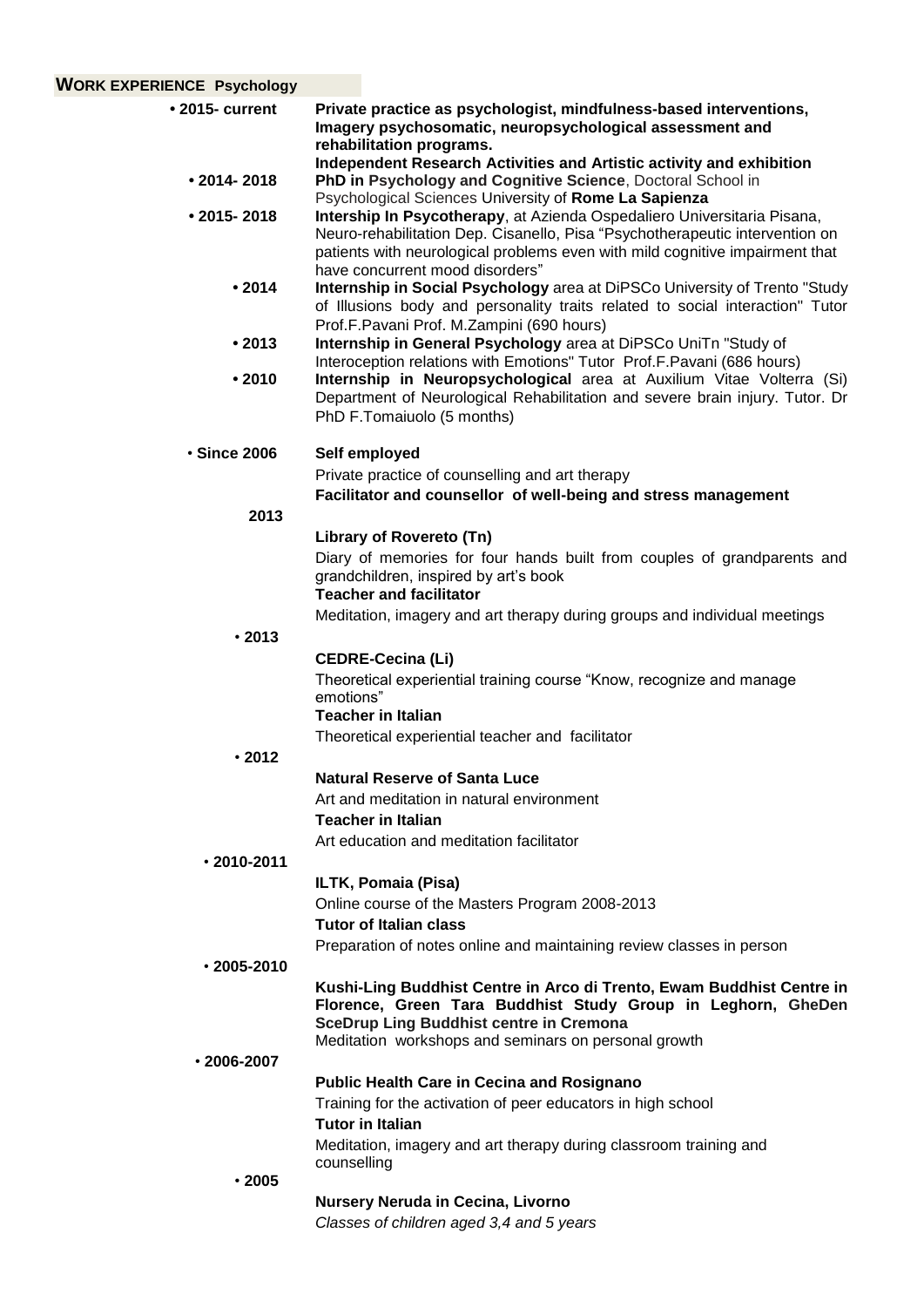|                            | <b>Teacher in Italian</b>                                                                             |
|----------------------------|-------------------------------------------------------------------------------------------------------|
|                            | Relaxation techniques on breathing, Imagery and drawing                                               |
| $\cdot$ 2005-2007          |                                                                                                       |
|                            | ILTK, Pomaia (Pisa)                                                                                   |
|                            | Personal growth                                                                                       |
|                            | <b>Teacher in Italian</b>                                                                             |
|                            | Meditation techniques and art therapy (4 residential group                                            |
|                            | workshops 3/6 days)                                                                                   |
| $\cdot$ 2003-2009          |                                                                                                       |
|                            | ILTK, Pomaia (Pisa)                                                                                   |
|                            | Morning / forum on Buddhism for school students                                                       |
|                            | <b>Teacher in Italian</b>                                                                             |
|                            | Teachings and relaxation techniques on breathing, Imagery and                                         |
| $\cdot$ 2005-2006          | drawing                                                                                               |
|                            | <b>Ewam Buddhist Centre, Florence</b>                                                                 |
|                            | Buddhist psychology - Lorig                                                                           |
|                            | <b>Teacher in Italian</b>                                                                             |
|                            | weekly course for 2 years                                                                             |
| .2004                      |                                                                                                       |
|                            | Amitaba Association, SPA Euganee Abano Terme                                                          |
|                            | <b>Meditation and Yoga</b>                                                                            |
|                            | <b>Teacher in Italian</b>                                                                             |
|                            | <b>Meditation and Relaxation</b>                                                                      |
|                            |                                                                                                       |
| <b>WORK EXPERIENCE ART</b> |                                                                                                       |
| ince mid-90s to present    |                                                                                                       |
|                            | Self employed                                                                                         |
|                            | Wall and canvas painting                                                                              |
|                            | <b>Artist</b>                                                                                         |
|                            | Private commissions and personal research                                                             |
| Since 1995 to present      |                                                                                                       |
|                            | Self employed                                                                                         |
|                            | Art classes to private students                                                                       |
|                            | <b>Teacher in Italian and English</b>                                                                 |
|                            | Private art courses                                                                                   |
| 2012/2013                  |                                                                                                       |
|                            | Accademia del Giglio, Florence                                                                        |
|                            | Plein air classes on the seaside                                                                      |
|                            | <b>Teacher in English</b>                                                                             |
|                            | Art education                                                                                         |
| 2012/2013                  |                                                                                                       |
|                            | Accademia del Giglio, Florence                                                                        |
|                            | Lifedrawing workshops                                                                                 |
|                            | <b>Teacher in English</b>                                                                             |
|                            | Art education                                                                                         |
| 2010                       |                                                                                                       |
|                            | Municipality of Pontedera, 6th edition Giocalarte                                                     |
|                            | Series of Art workshops                                                                               |
|                            | <b>Teacher</b>                                                                                        |
|                            | Understanding the use and dissemination of contemporary art with the goal of familiarizing children,  |
| $\cdot$ 2000-2003          | through concrete experience brought by professional artists, active manner and direct experimentation |
|                            | Ass. Greenshades, UK                                                                                  |
|                            | Art workshops                                                                                         |
|                            | <b>Teacher in English</b>                                                                             |
|                            | Groups landscape drawing and watercolor painting at Villa Palagione in Volterra                       |
|                            |                                                                                                       |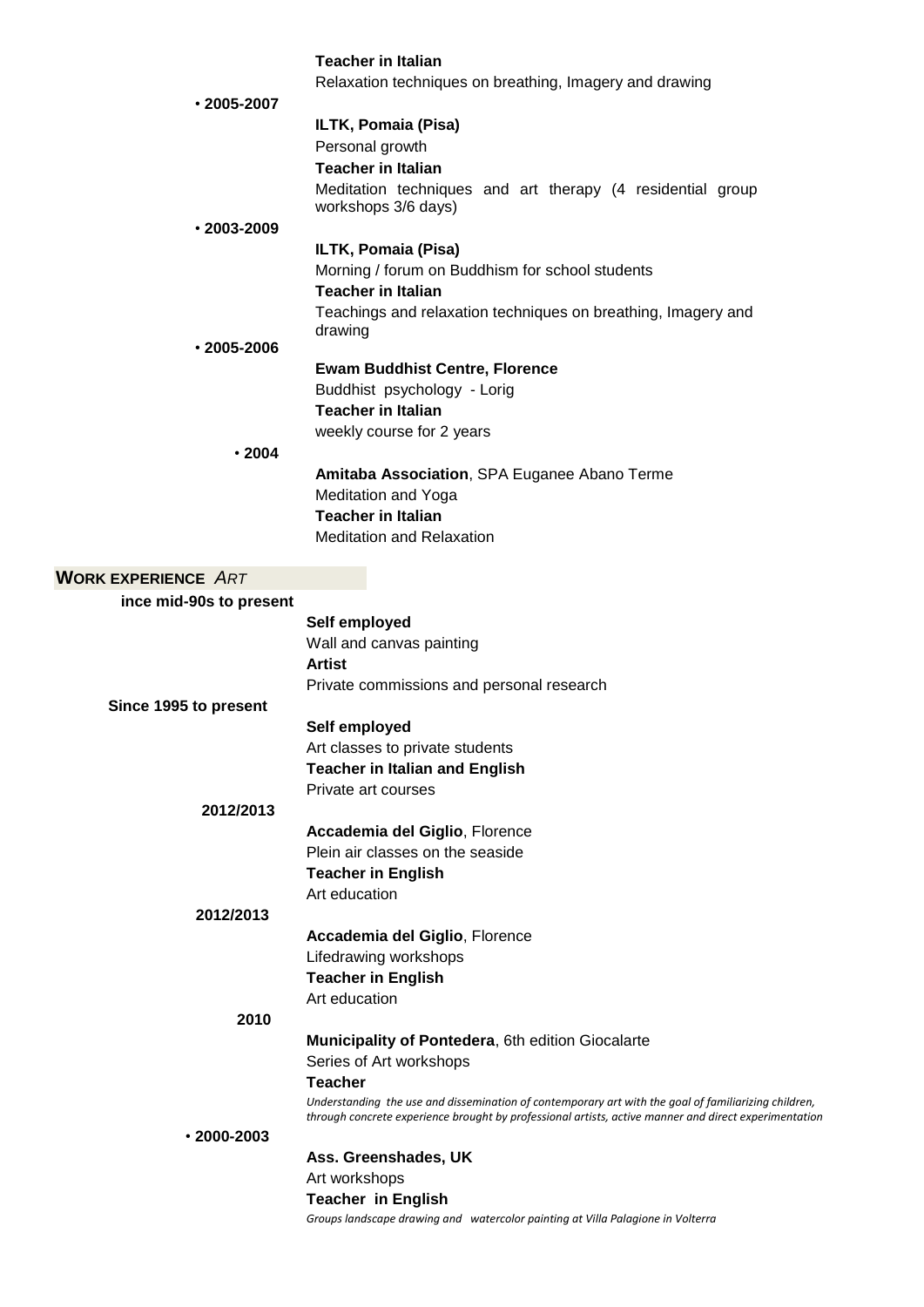| $\cdot$ 1998-2003 |                                                                                                                |
|-------------------|----------------------------------------------------------------------------------------------------------------|
|                   | Accademia Italiana, Florence                                                                                   |
|                   | Art classes in the postgraduate diploma and annual and biennial summer<br>schools for adults.                  |
|                   | <b>Teacher in English and Italian</b>                                                                          |
|                   | Classes in the areas of Art and Graphic Arts (mixed media, visual perception, life drawing and model, artistic |
|                   | anatomy, painting techniques, geometric and perspective drawing, illustration and graphic design)              |
| $\cdot$ 2003      |                                                                                                                |
|                   | Chanapatana Institute - Accademia Italiana, Bangkok Thailand                                                   |
|                   | Art Workshops                                                                                                  |
|                   | <b>Teacher in English</b>                                                                                      |
|                   | Teaching life drawing and human figure                                                                         |
| .2000             |                                                                                                                |
|                   | Public Secondary School, Elba Island (Li)                                                                      |
|                   | Art workshops                                                                                                  |
|                   | <b>Teacher in Italian</b>                                                                                      |
|                   | drawing and perception of natural forms for children                                                           |
| $.1981 - 2000$    |                                                                                                                |
|                   | Self-employed, Milan                                                                                           |
|                   | Advertising and publishing                                                                                     |
|                   | <b>Illustrator and Graphic freelance</b>                                                                       |
|                   | Creation and realization of illustrations in the fiction and non-fiction fields,                               |
|                   | mainly science and medical subjects                                                                            |
| $.1978 - 1980$    |                                                                                                                |
|                   | <b>Photo Studio F &amp; B in Milan</b>                                                                         |
|                   | Photography                                                                                                    |
|                   | Set-assistant and art-buyers                                                                                   |
|                   | Assistant                                                                                                      |
|                   |                                                                                                                |

| WORK EXPERIENCE VOLUNTEERING |                                                |
|------------------------------|------------------------------------------------|
| $•1980-1982$                 |                                                |
|                              | <b>CEIS, Milan</b>                             |
|                              | Centre for rehabilitation from drugs addiction |
|                              | <b>Maintenance of an artistic laboratory</b>   |
|                              | Weekly voluntary collaboration.                |
| • 1982-1985                  | 1982-1985                                      |
|                              | <b>Public Emergency Service</b>                |
|                              | Health care                                    |
|                              | <b>Volunteer and coordinator</b>               |
|                              | Service activities and coordination            |
| $•1985-1986$                 |                                                |
|                              | LIPU, league for Bird Protection Milan         |
|                              | Services in natural environments               |
|                              | <b>Volunteer</b>                               |
|                              | Scientific observation of birds and assistance |
|                              | to tourists                                    |
| $\cdot$ 2005-2006            |                                                |
|                              | <b>Palliative Care Hospital of Livorno</b>     |
|                              | <b>Health Care</b>                             |
|                              | <b>Volunteering</b>                            |
|                              | Counselling                                    |
|                              |                                                |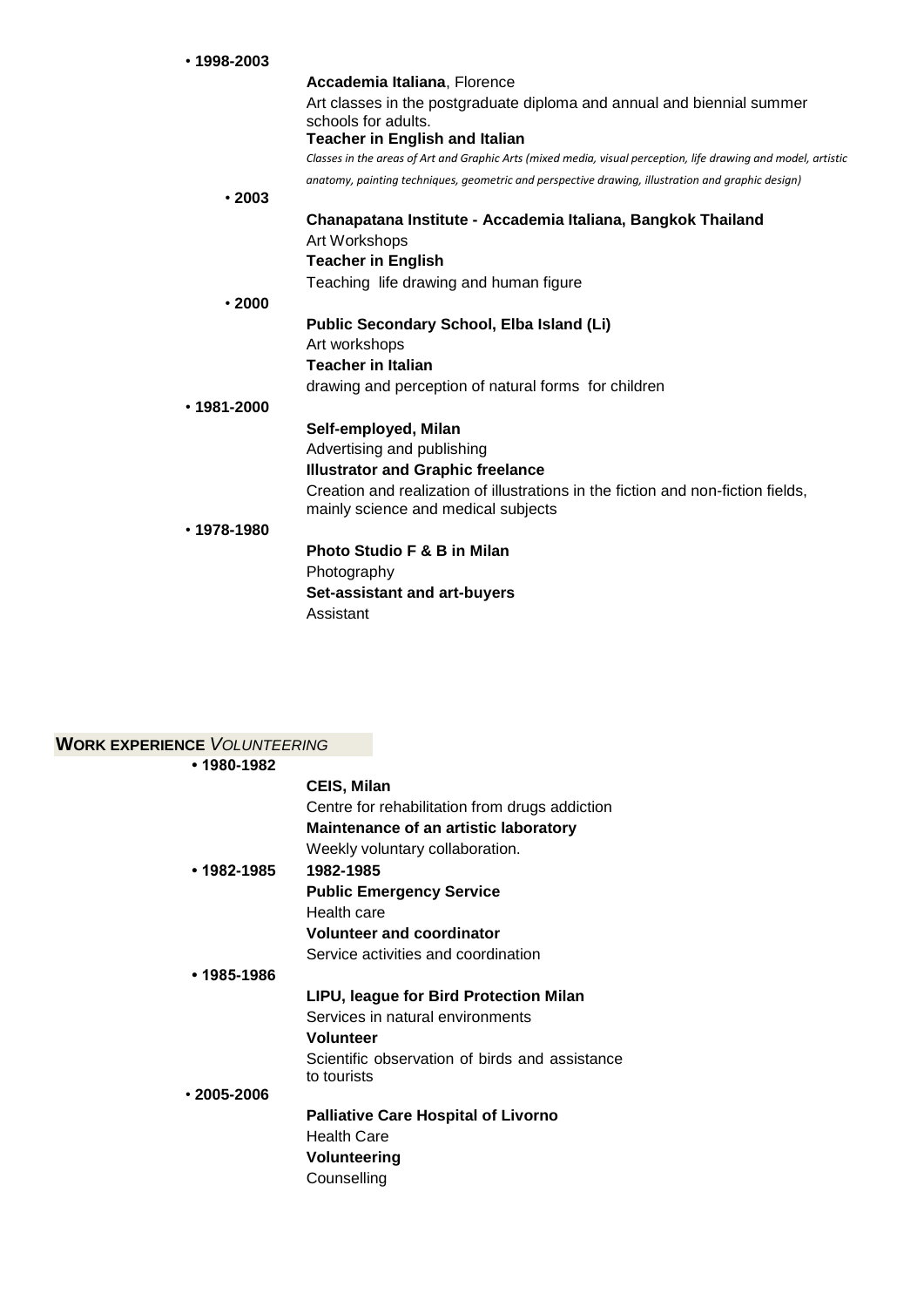# **CONFERENCE POSTERS and PRESENTATIONS**

Mazzurega, M., Occelli, V., Garberi, P., Esposito, G., & Zampini, M. (2014). Body representation and interpersonal socio affective factors: The enfacement illusion modulated by autistic-like traits. International Multisensory Research Forum, Amsterdam, The Netherlands, June, 11-14.

Garberi,P. "Mindfulness based stress reduction and interoceptive awareness" (2016) Oral communication at International Conference on Mindfulness, Rome Italy, May,11-15

Cavalli L., Garberi P., Bongioanni P., Carboncini M.C. (2017) Un caso di sindrome atassica in polineuropatia sensitivo-motoria di origine dismetabolica trattato efficacemente con agopuntura e con interventi di mindfulness e di imagery . XVII Congresso Nazionale SIRN, Pisa Italy, April 6-8

| <b>LANGUAGE SKILLS</b> | <b>ENGLISH</b>                                                         |
|------------------------|------------------------------------------------------------------------|
|                        | <b>IELTS - ACADEMIC FORMAT</b>                                         |
|                        | <b>CERTIFICATION 11 MAY 2013</b>                                       |
|                        | Overall Band 6.5 (CEFR C1-Cambridge CAE)                               |
|                        | Listening 6.0 Reading 8.5 Writing 6.0 Speaking 6.0                     |
| <b>OTHER SKILLS</b>    | <b>TEXT TRANSLATION FROM ENGLISH TO ITALIAN</b>                        |
|                        | CREATION AND MAINTENANCE OF PERSONAL WEBSITE AND OTHER BLOGS,          |
|                        | PRESENCE ON SOCIAL NETWORK.                                            |
|                        | <b>GOOD KNOWLEDGE OF THE MAIN PROGRAMS OF GRAPHICS PROCESSING AND</b>  |
|                        | <b>GRAPHIC DESIGN, ILLUSTRATION AND PHOTO RETOUCH, OPEN SOURCE AND</b> |
|                        | PRIVATE SOFTWARE.                                                      |
|                        | <b>GOOD KNOWLEDGE OF PROCESSING PROGRAM STATISTICS SPSS.</b>           |
|                        | GOOD KNOWLEDGE OF S.O. WINDOWS (MODELS 98, 2000, XP, VISTA, W7, W10);  |
|                        | GOOD KNOWLEDGE OF MICROSOFT OFFICE APPLICATIONS (MOVIE MAKER, ONE      |
|                        | NOTE, POWER POINT, PUBLISHER, WORD, EXCEL) AND SIMILAR IN OPEN         |
|                        | SOURCE; EXPERIENCES OF PROGRAMMING (HTML, PHP, VISUAL BASIC,           |
|                        | <b>MATLAB</b> )                                                        |
|                        | Data Analysis KUBIOS                                                   |

## **EDUCATION AND TRAINING**

## *OTHERS*

- **2010 Mind and Life XX** Conference Altruism and Compassion in Economic Systems: with H.H.Dalai Lama, Zurich
- **2009 Compassion and Neuroscience Conference Holy Island**, with P.Gilbert and R.Nairn, Scotland UK
- **2009 Clinical applications of mindfulness**, APC F.Didonna, Roma
- **2007** Introduction to John Kabat Zinn's MBSR for awareness practice, workshop with **Florence Meleo Meyer**, Roma
- **2006** "Emotions , Illness , wellness" , the body-mind spirit model in health and the experience of the **Mind -Body Institute at Harvard Medical School**, Bologna
- **2006-2008** Introductory seminar on " The Psycho-oncology Simonton method" with Ph.d.O.Carl Simonton, Milano and **First and Second level of Psycho Oncology Method SCC**
- **2004-2005** Formation course for staff **Volunteer for home care for terminally ill**, Ass. Palliative Care, Livorno

**1983-1985** Enrollment and attendance of Master Degree in Biological Sciences, Milan (2 years of 5)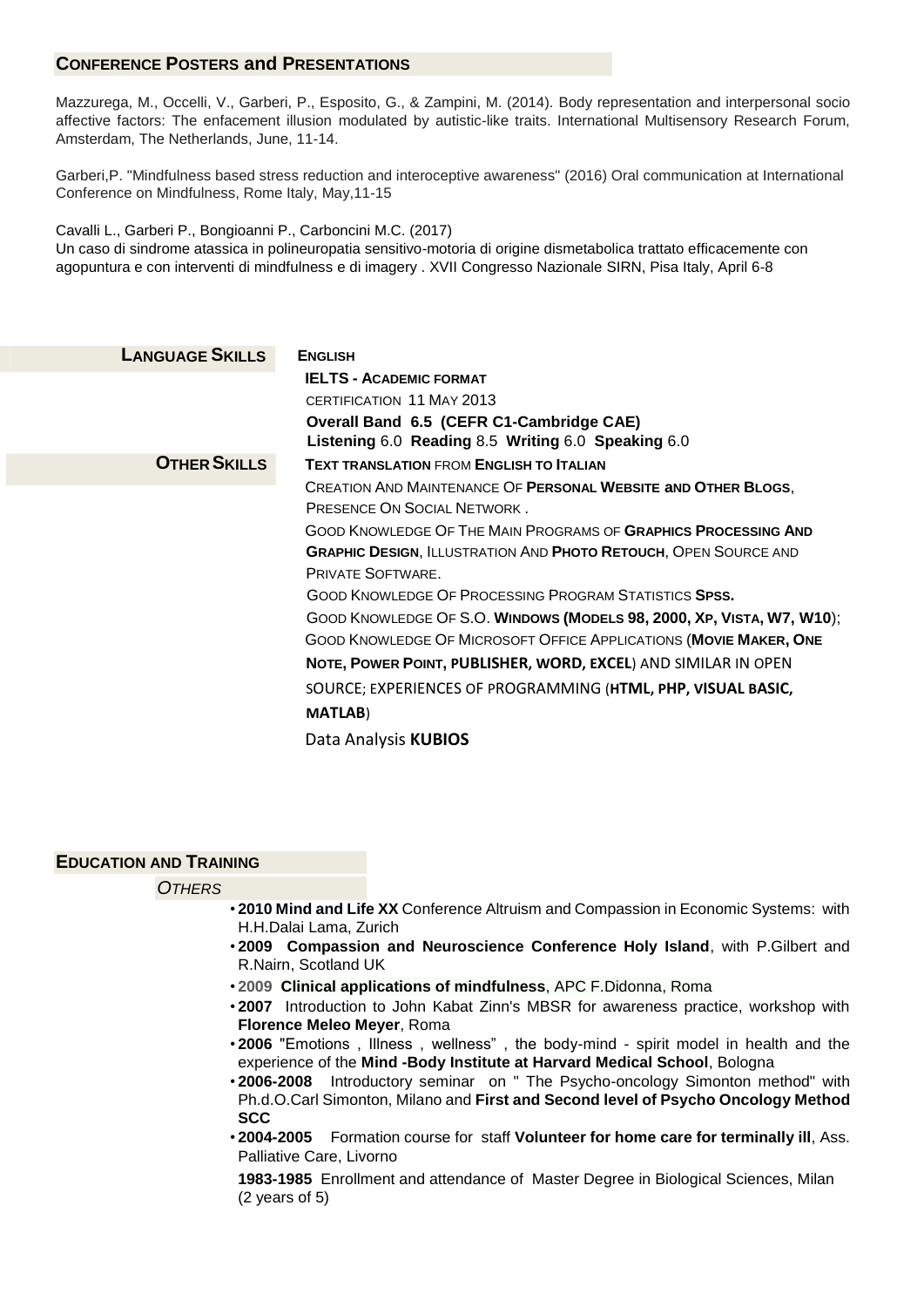• **2006 to present** Participation in continuing education seminars and workshops in neuropsychological assessment and rehabilitation, cognitive sciences, psychophysiology and clinical psychology (list available on request)

#### **ILLUSTRATIONS FOR SCIENTIFIC JOURNALS**

E.Berti Riboli G.Reboa F.Cafiero**, "Criochirurgia"** - R.Cortina Editore, Milano 1983, all illustrations

P.Castano, **"Anatomia e fisiologia dell'uomo"** - collana per il personale

paramedico - R.Cortina Editore, Milano 1983, all illustrations not from archive (80)

E.Bisiach S.Cappa G.Vallar, **"Guida all'esame neuropsicologico"** - R.Cortina Editore, Milano 1983, all illustrations

E.Berti Riboli G.Reboa G.Arnulfo, **"La mobilità dello stomaco e del duodeno"** - Lombardo Editore, Roma 1984, all illustrations

A.Scordamaglia G.Ciprandi M.Bagnasco G.W.Canonica**, "Risposta immunitaria e antibiotici"** - Editoriale Fernando Folini, Milano 1985, all illustrations For

the series **"Guardiamoci Intorno"**, ed. Touring Club Italiano: "Il Bosco",

1984, with 5 illustrations "La Spiaggia", 1984, 2 illustrations, "Il Giardino",

1985, 4 illustrations, "Albero e siepe", 1986, 6 illustrations

P.Castano e altri**, "Anatomia umana per le facoltà di farmacia e di scienze"** - Edi Ermes, Milano 1986, almost 300 illustrations

E.Ferrario**, "Biomeccanica della masticazione",** Edi Ermes, Milano 1987, all illustrations

Ed. Theorema libri**, "Corso di scienze per la scuola media**", vol.unico, Gruppo d'Adamo Editore, Milano 1992, almost 70 illustrations

Biancotti**, " Biologia per gli istituti superiori "** De Agostini,1994, almost 50 anatomical illustrations

G.Bertini, P. Danise, E. Franchini, **"Dire, fare, conoscere le scienze**" in three volumes for the secondary school , Gruppo Ugo Mursia Editore, Milano 1995, almost 180 illustrations

L.Tesio, A. Merlo, A. Raschi, **"Trazione lombare attiva** " SO.GE.COM editrice, Milano 1996, with 6 illustrations scientific-anatomical

Garzanti **" Enciclopedia medica in 6 CD ROM "** distributed attached to the magazine L'Espresso, Milan 1998, with eighty illustrations of anatomy Many other publications and brochures on behalf of several pharmaceutical companies (**Bayer, Midy, Italfarmaco, Mediolanum, Ibi, Bracco, Tielle, Corvi**  et others)

# **ART WORKS**

| 2003                       | Collaboration with the Buzzi Hospital in Milan in a project of humanization,<br>environment planning and filter room décor in Neonatal Pathology |  |
|----------------------------|--------------------------------------------------------------------------------------------------------------------------------------------------|--|
|                            | Dipartment, and realizing a serie of paintings to be exhibited permanently in<br>the department.                                                 |  |
| 1985                       | Museum of Montepulciano Lake (Poster explanatory of aquariums)                                                                                   |  |
| 1984                       | Natural History Museum of Milan (production of various scientific explanatory                                                                    |  |
|                            | illustrations for the windows and realization of one diorama)                                                                                    |  |
| <b>OTHER ILLUSTRATIONS</b> |                                                                                                                                                  |  |

**Customers** : Lazzaroni, Riva Cantù, Flex, Boffi, Vini i Santi , Sans Soucis, Nestlè, Saratoga, Thermore, Antica Erboristeria, L'Unità, Bayer, Midy, Italfarmaco,